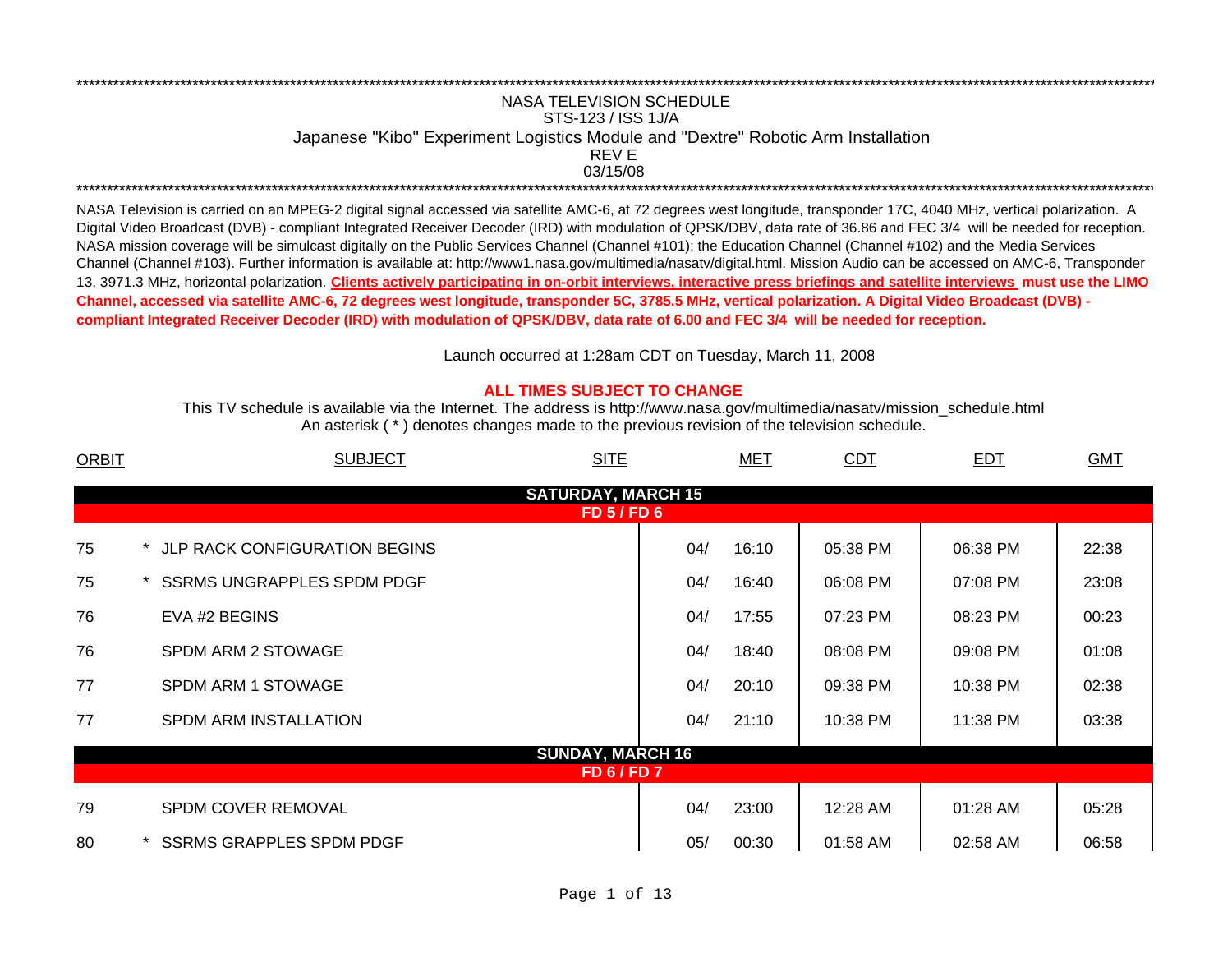| <b>ORBIT</b> | <b>SUBJECT</b>                                                                               | <b>SITE</b>                               |     | <b>MET</b> | CDT      | <b>EDT</b> | <b>GMT</b> |
|--------------|----------------------------------------------------------------------------------------------|-------------------------------------------|-----|------------|----------|------------|------------|
| 81           | EVA #2 ENDS                                                                                  |                                           | 05/ | 01:00      | 02:28 AM | 03:28 AM   | 07:28      |
| 81           | * SPDM BASE CHANGE FROM SLP TO SSRMS                                                         |                                           | 05/ | 01:32      | 03:00 AM | 04:00 AM   | 08:00      |
| 82           | * SPDM POWERUP AND JOINT TESTING BEGINS                                                      |                                           | 05/ | 03:02      | 04:30 AM | 05:30 AM   | 09:30      |
| 82           | <b>MISSION STATUS BRIEFING</b>                                                               | <b>JSC</b>                                | 05/ | 03:02      | 04:30 AM | 05:30 AM   | 09:30      |
| 83           | <b>ISS CREW SLEEP BEGINS</b>                                                                 |                                           | 05/ | 04:30      | 05:58 AM | 06:58 AM   | 10:58      |
| 83           | <b>ENDEAVOUR CREW SLEEP BEGINS</b>                                                           |                                           | 05/ | 05:00      | 06:28 AM | 07:28 AM   | 11:28      |
| 84           | FLIGHT DAY 6 HIGHLIGHTS (replayed on the hour during<br>crew sleep)                          | <b>JSC</b>                                | 05/ | 05:32      | 07:00 AM | 08:00 AM   | 12:00      |
| 85           | <b>MISSION STATUS BRIEFING REPLAY</b>                                                        | <b>JSC</b>                                | 05/ | 07:32      | 09:00 AM | 10:00 AM   | 14:00      |
| 87           | <b>ISS FLIGHT DIRECTOR UPDATE</b>                                                            | <b>JSC</b>                                | 05/ | 10:02      | 11:30 AM | 12:30 PM   | 16:30      |
| 88           | ISS FLIGHT DIRECTOR UPDATE REPLAY                                                            | <b>JSC</b>                                | 05/ | 12:02      | 01:30 PM | 02:30 PM   | 18:30      |
| 88           | ENDEAVOUR/ ISS CREW WAKE UP (begins FD 7)                                                    |                                           | 05/ | 13:00      | 02:28 PM | 03:28 PM   | 19:28      |
| 90           | SPDM ARM BRAKE TESTING BEGINS                                                                |                                           | 05/ | 15:15      | 04:43 PM | 05:43 PM   | 21:43      |
| 91           | <b>ENDEAVOUR / ISS TRANSFERS RESUME</b>                                                      |                                           | 05/ | 16:35      | 06:03 PM | 07:03 PM   | 23:03      |
| 92           | KMOX RADIO - St. Louis, MO / WEWS-TV - Cleveland,<br>OH / WBZ-TV, Boston, MA LIVE INTERVIEWS | <b>ISS KU</b>                             | 05/ | 19:50      | 09:18 PM | 10:18 PM   | 02:18      |
| 93           | JLP RACK CONFIGURATION CONTINUES                                                             |                                           | 05/ | 20:10      | 09:38 PM | 10:38 PM   | 02:38      |
| 94           | <b>MISSION STATUS BRIEFING</b>                                                               | <b>JSC</b>                                | 05/ | 20:32      | 10:00 PM | 11:00 PM   | 03:00      |
|              |                                                                                              | <b>MONDAY, MARCH 17</b><br><b>FD7/FD8</b> |     |            |          |            |            |
| 97           | EVA #3 PROCEDURE REVIEW                                                                      |                                           | 06/ | 01:00      | 02:28 AM | 03:28 AM   | 07:28      |
| 97           | LINNEHAN & BEHNKEN EVA #3 CAMPOUT BEGINS                                                     |                                           | 06/ | 02:15      | 03:43 AM | 04:43 AM   | 08:43      |
| 98           | <b>ISS CREW SLEEP BEGINS</b>                                                                 |                                           | 06/ | 03:30      | 04:58 AM | 05:58 AM   | 09:58      |
|              |                                                                                              |                                           |     |            |          |            |            |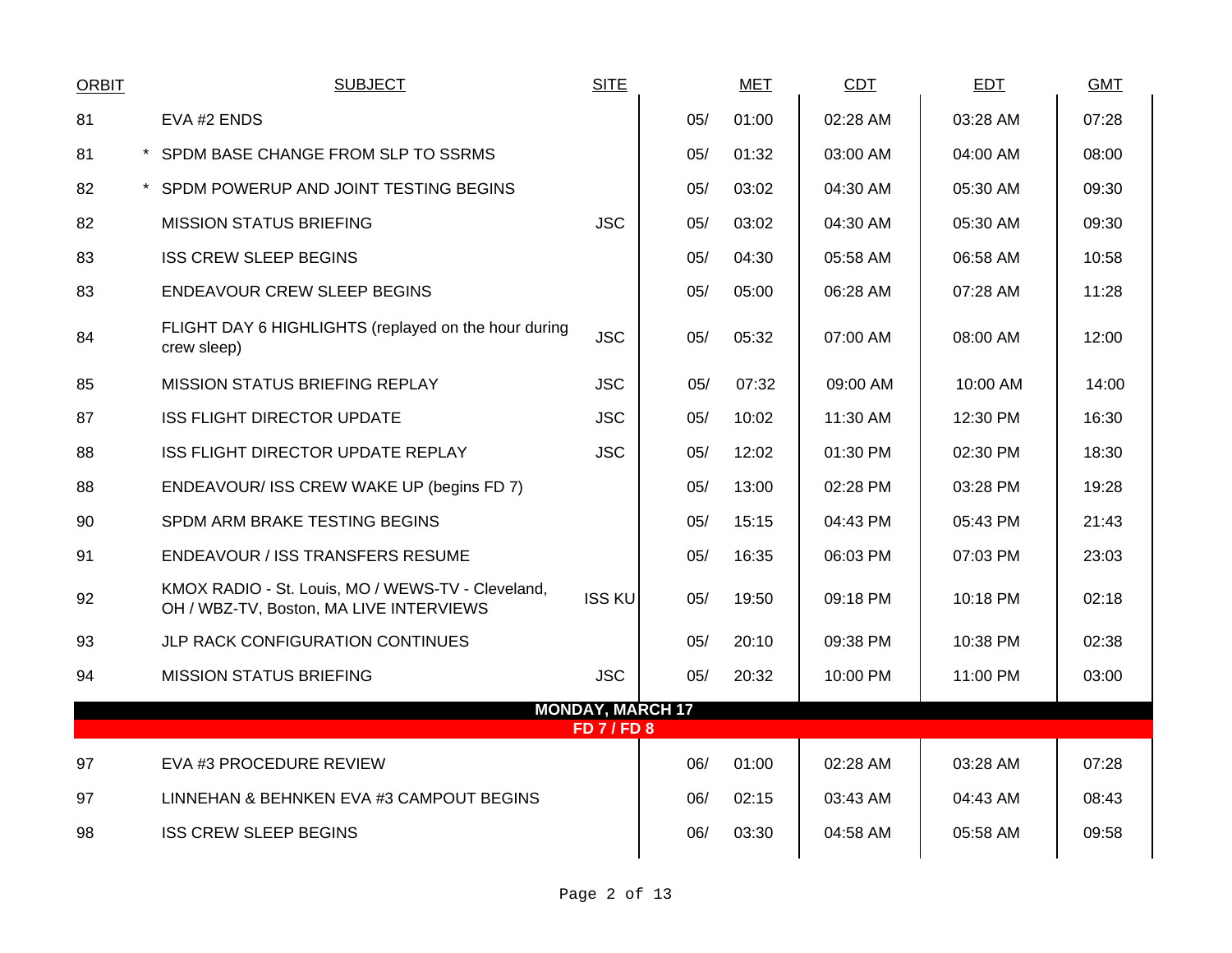| <b>ORBIT</b> | <b>SUBJECT</b>                                                                | <b>SITE</b>        |                          | <b>MET</b> | CDT      | <b>EDT</b> | <b>GMT</b> |
|--------------|-------------------------------------------------------------------------------|--------------------|--------------------------|------------|----------|------------|------------|
| 99           | <b>ENDEAVOUR CREW SLEEP BEGINS</b>                                            |                    | 06/                      | 04:00      | 05:28 AM | 06:28 AM   | 10:28      |
|              |                                                                               |                    |                          |            |          |            |            |
| 99           | FLIGHT DAY 7 HIGHLIGHTS (replayed on the hour during<br>crew sleep)           | <b>JSC</b>         | 06/                      | 04:32      | 06:00 AM | 07:00 AM   | 11:00      |
|              |                                                                               |                    |                          |            |          |            |            |
| 100          | <b>MISSION STATUS BRIEFING REPLAY</b>                                         | <b>JSC</b>         | 06/                      | 06:32      | 08:00 AM | 09:00 AM   | 13:00      |
| 101          | <b>VIDEO FILE</b>                                                             | HQ                 | 06/                      | 08:02      | 09:30 AM | 10:30 AM   | 14:30      |
| 102          | VISIT BY FRENCH AMBASSADOR PIERRE VIMONT TO<br><b>ISS FLIGHT CONTROL ROOM</b> | <b>JSC</b>         | 06/                      | 09:07      | 10:35 AM | 11:35 AM   | 15:35      |
| 102          | ISS FLIGHT DIRECTOR UPDATE                                                    | <b>JSC</b>         | 06/                      | 09:32      | 11:00 AM | 12:00 PM   | 16:00      |
| 103          | ISS FLIGHT DIRECTOR UPDATE REPLAY                                             | <b>JSC</b>         | 06/                      | 11:32      | 01:00 PM | 02:00 PM   | 18:00      |
| 104          | ENDEAVOUR / ISS CREW WAKE UP (begins FD 8)                                    |                    | 06/                      | 12:00      | 01:28 PM | 02:28 PM   | 18:28      |
| 104          | EVA #3 PREPARATIONS RESUME                                                    |                    | 06/                      | 12:40      | 02:08 PM | 03:08 PM   | 19:08      |
| 107          | EVA #3 BEGINS                                                                 |                    | 06/                      | 16:55      | 06:23 PM | 07:23 PM   | 23:23      |
| 108          | ORU TOOL PLATFORM / TOOL HOLDER ASSEMBLY<br><b>INSTALLATION</b>               |                    | 06/                      | 17:30      | 06:58 PM | 07:58 PM   | 23:58      |
| 109          | SPACELAB PLATFORM CLEANUP / ARM 2 BLANKET<br><b>REMOVAL</b>                   |                    | 06/                      | 18:55      | 08:23 PM | 09:23 PM   | 01:23      |
| 109          | MISSE 6 & LWAPA TRANSFER TO COLUMBUS                                          |                    | 06/                      | 19:25      | 08:53 PM | 09:53 PM   | 01:53      |
| 109          | <b>CLPA INSTALLATION ON SPDM</b>                                              |                    | 06/                      | 20:10      | 09:38 PM | 10:38 PM   | 02:38      |
| 110          | SPARE SSRMS YAW JOINT TRANSFER TO ESP-2                                       |                    | 06/                      | 20:25      | 09:53 PM | 10:53 PM   | 02:53      |
| 110          | MISSE 6 PASSIVE EXPERIMENT CONTAINER INSTALL<br>ON COLUMBUS                   |                    | 06/                      | 20:50      | 10:18 PM | 11:18 PM   | 03:18      |
| 110          | SPARE DCSU 1 AND 2 TRANSFER TO ESP-2                                          |                    | 06/                      | 21:10      | 10:38 PM | 11:38 PM   | 03:38      |
|              |                                                                               |                    | <b>TUESDAY, MARCH 18</b> |            |          |            |            |
|              |                                                                               | <b>FD 8 / FD 9</b> |                          |            |          |            |            |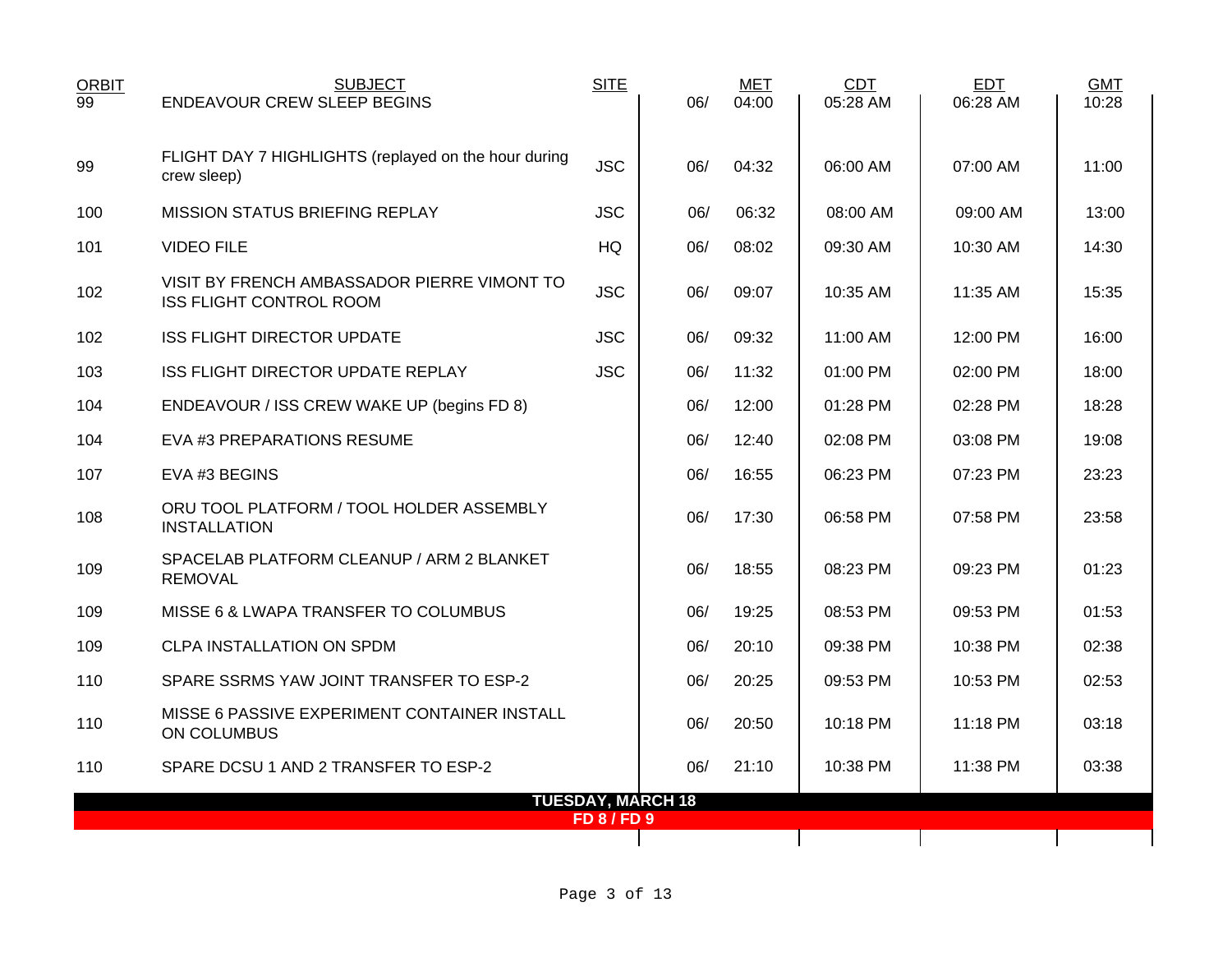| ORBIT<br>111 | <b>SUBJECT</b><br>EVA #3 ENDS                                       | <b>SITE</b>         | 06/                        | <b>MET</b><br>23:25 | CDT<br>12:53 AM | EDT<br>01:53 AM | <b>GMT</b><br>05:53 |
|--------------|---------------------------------------------------------------------|---------------------|----------------------------|---------------------|-----------------|-----------------|---------------------|
| 111          | <b>SSRMS GRAPPLE OF SPDM</b>                                        |                     | 06/                        | 23:40               | 01:08 AM        | 02:08 AM        | 06:08               |
| 112          | <b>MISSION STATUS BRIEFING</b>                                      | <b>JSC</b>          | 07/                        | 01:02               | 02:30 AM        | 03:30 AM        | 07:30               |
| 112          | SRMS/SSPDM MANEUVER TO OVERNIGHT PARK<br><b>POSITION</b>            |                     | 07/                        | 01:15               | 02:43 AM        | 03:43 AM        | 07:43               |
| 114          | <b>ISS CREW SLEEP BEGINS</b>                                        |                     | 07/                        | 03:30               | 04:58 AM        | 05:58 AM        | 09:58               |
| 114          | <b>ENDEAVOUR CREW SLEEP BEGINS</b>                                  |                     | 07/                        | 04:00               | 05:28 AM        | 06:28 AM        | 10:28               |
| 115          | FLIGHT DAY 8 HIGHLIGHTS (replayed on the hour during<br>crew sleep) | <b>JSC</b>          | 07/                        | 04:32               | 06:00 AM        | 07:00 AM        | 11:00               |
| 116          | <b>MISSION STATUS BRIEFING REPLAY</b>                               | <b>JSC</b>          | 07/                        | 06:32               | 08:00 AM        | 09:00 AM        | 13:00               |
| 118          | <b>ISS FLIGHT DIRECTOR UPDATE</b>                                   | <b>JSC</b>          | 07/                        | 09:02               | 10:30 AM        | 11:30 AM        | 15:30               |
| 118          | <b>VIDEO FILE</b>                                                   | <b>HQ</b>           | 07/                        | 09:32               | 11:00 AM        | 12:00 PM        | 16:00               |
| 119          | <b>NASA UPDATE</b>                                                  | HQ                  | 07/                        | 10:32               | 12:00 PM        | 01:00 PM        | 17:00               |
| 119          | ISS FLIGHT DIRECTOR UPDATE REPLAY                                   | <b>JSC</b>          | 07/                        | 11:32               | 01:00 PM        | 02:00 PM        | 18:00               |
| 120          | ENDEAVOUR / ISS CREW WAKE UP (begins FD 9)                          |                     | 07/                        | 12:00               | 01:28 PM        | 02:28 PM        | 18:28               |
| 121          | FINAL SPDM ARM STOWAGE                                              |                     | 07/                        | 14:15               | 03:43 PM        | 04:43 PM        | 20:43               |
| 122          | SPDM BASE CHANGE TO DESTINY                                         |                     | 07/                        | 16:25               | 05:53 PM        | 06:53 PM        | 22:53               |
| 123          | <b>MISSION STATUS BRIEFING</b>                                      | <b>JSC</b>          | 07/                        | 18:02               | 07:30 PM        | 08:30 PM        | 00:30               |
| 124          | <b>SSRMS GRAPPLE OF SLP</b>                                         |                     | 07/                        | 18:40               | 08:08 PM        | 09:08 PM        | 01:08               |
| 124          | SLP BERTH IN ENDEAVOUR PAYLOAD BAY                                  |                     | 07/                        | 19:40               | 09:08 PM        | 10:08 PM        | 02:08               |
| 126          | <b>CREW OFF DUTY PERIOD BEGINS</b>                                  |                     | 07/                        | 22:00               | 11:28 PM        | 12:28 AM        | 04:28               |
|              |                                                                     | <b>FD 9 / FD 10</b> | <b>WEDNESDAY, MARCH 19</b> |                     |                 |                 |                     |
| 127          | SPDM ACTIVATED ON DESTINY GRAPPLE FIXTURE                           |                     | 07/                        | 22:45               | 12:13 AM        | 01:13 AM        | 05:13               |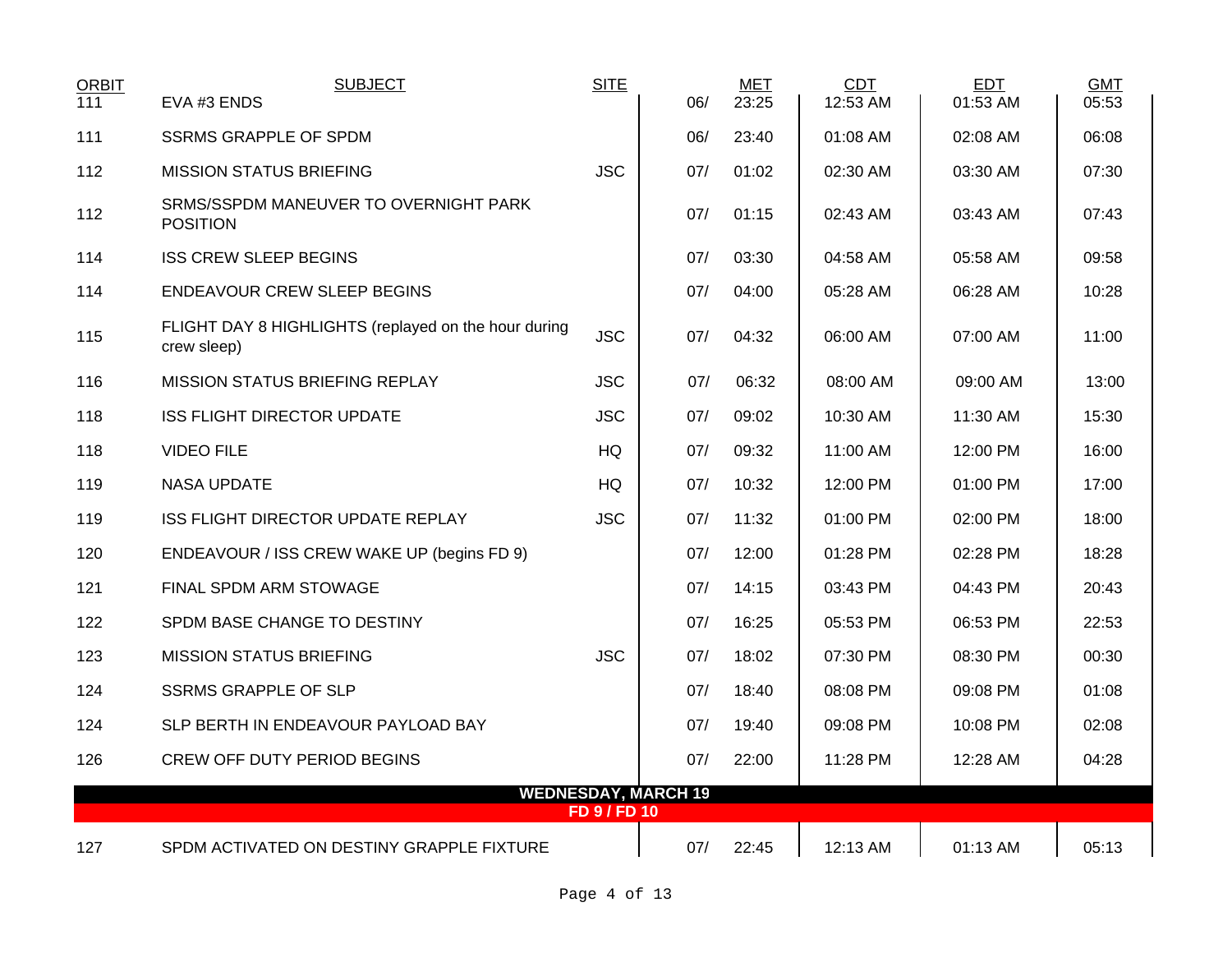| <b>ORBIT</b> | <b>SUBJECT</b>                                                              | <b>SITE</b>                                |     | <b>MET</b> | CDT      | <b>EDT</b> | <b>GMT</b> |
|--------------|-----------------------------------------------------------------------------|--------------------------------------------|-----|------------|----------|------------|------------|
| 129          | <b>ISS CREW SLEEP BEGINS</b>                                                |                                            | 08/ | 02:30      | 03:58 AM | 04:58 AM   | 08:58      |
| 129          | <b>ENDEAVOUR CREW SLEEP BEGINS</b>                                          |                                            | 08/ | 03:00      | 04:28 AM | 05:28 AM   | 09:28      |
| 130          | FLIGHT DAY 9 HIGHLIGHTS (replayed on the hour during<br>crew sleep)         | <b>JSC</b>                                 | 08/ | 03:32      | 05:00 AM | 06:00 AM   | 10:00      |
| 132          | MISSION STATUS BRIEFING REPLAY                                              | <b>JSC</b>                                 | 08/ | 06:32      | 08:00 AM | 09:00 AM   | 13:00      |
| 133          | <b>ISS FLIGHT DIRECTOR UPDATE</b>                                           | <b>JSC</b>                                 | 08/ | 09:02      | 10:30 AM | 11:30 AM   | 15:30      |
| 134          | <b>VIDEO FILE</b>                                                           | HQ                                         | 08/ | 09:32      | 11:00 AM | 12:00 PM   | 16:00      |
| 134          | ISS FLIGHT DIRECTOR UPDATE REPLAY                                           | <b>JSC</b>                                 | 08/ | 10:32      | 12:00 PM | 01:00 PM   | 17:00      |
| 135          | ENDEAVOUR / ISS CREW WAKE UP (begins FD 10)                                 |                                            | 08/ | 11:00      | 12:28 PM | 01:28 PM   | 17:28      |
| 136          | CREW OFF DUTY PERIOD BEGINS                                                 |                                            | 08/ | 12:30      | 01:58 PM | 02:58 PM   | 18:58      |
| 138          | <b>JAXA VIP EVENT</b>                                                       | <b>ISS KU</b>                              | 08/ | 16:40      | 06:08 PM | 07:08 PM   | 23:08      |
| 139          | JAXA VIP EVENT REPLAY WITH ENGLISH<br><b>INTERPRETATION</b>                 | <b>JSC</b>                                 | 08/ | 17:32      | 07:00 PM | 08:00 PM   | 00:00      |
| 140          | CBS NEWS / NBC NEWS / WMUR-TV, Manchester NH<br><b>IN-FLIGHT INTERVIEWS</b> | <b>TDRW</b>                                | 08/ | 18:40      | 08:08 PM | 09:08 PM   | 01:08      |
| 141          | <b>MISSION STATUS BRIEFING</b>                                              | <b>JSC</b>                                 | 08/ | 20:32      | 10:00 PM | 11:00 PM   | 03:00      |
| 141          | EVA #4 TRAD PREPARATIONS BEGIN                                              |                                            | 08/ | 20:45      | 10:13 PM | 11:13 PM   | 03:13      |
|              |                                                                             | <b>THURSDAY, MARCH 20</b><br>FD 10 / FD 11 |     |            |          |            |            |
| 143          | EVA #4 PROCEDURE REVIEW                                                     |                                            | 08/ | 23:00      | 12:28 AM | 01:28 AM   | 05:28      |
| 144          | BEHNKEN & FOREMAN EVA #4 CAMPOUT BEGINS                                     |                                            | 09/ | 01:15      | 02:43 AM | 03:43 AM   | 07:43      |
| 145          | <b>ISS CREW SLEEP BEGINS</b>                                                |                                            | 09/ | 02:30      | 03:58 AM | 04:58 AM   | 08:58      |
| 145          | <b>ENDEAVOUR CREW SLEEP BEGINS</b>                                          |                                            | 09/ | 03:00      | 04:28 AM | 05:28 AM   | 09:28      |
|              |                                                                             |                                            |     |            |          |            |            |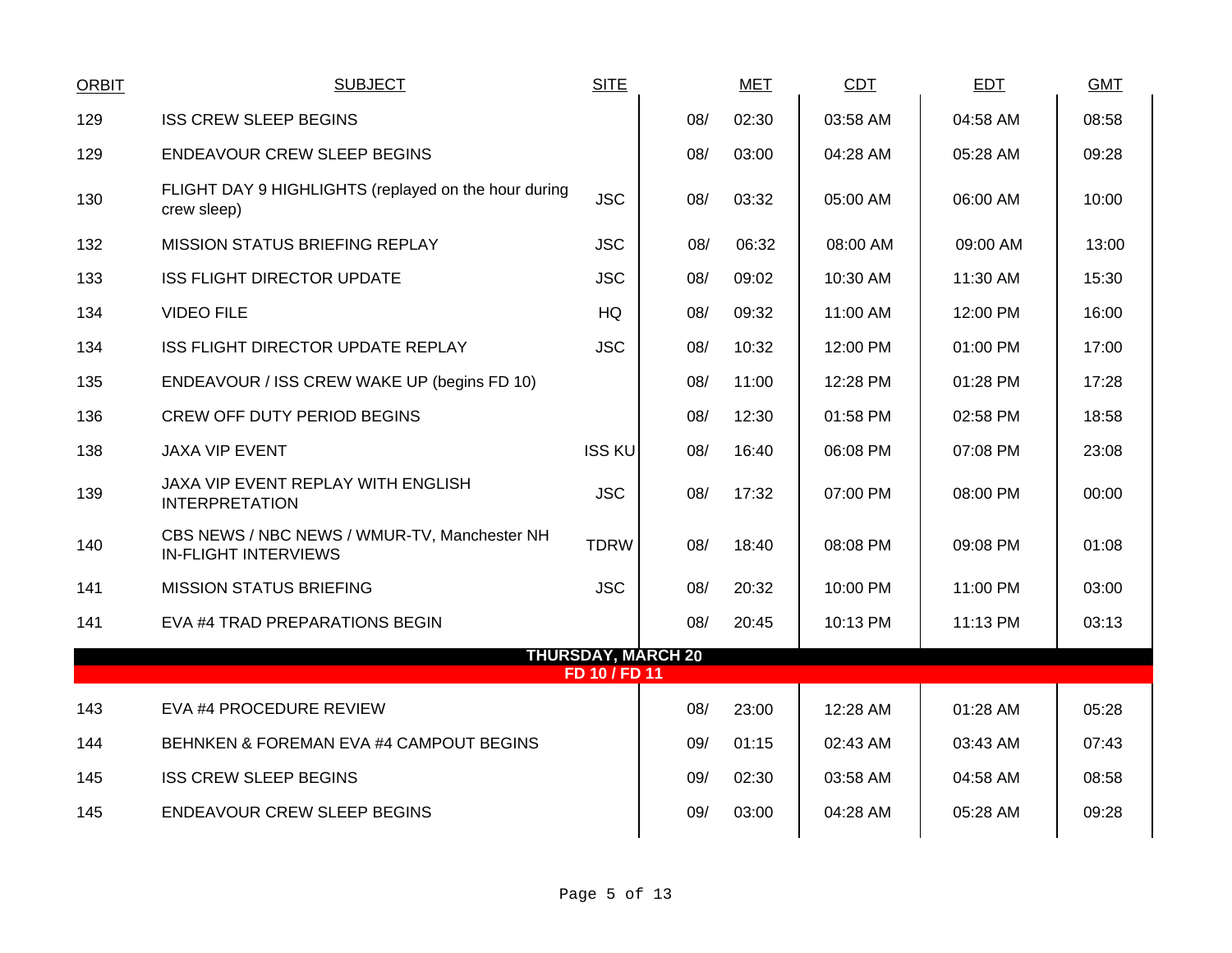| <b>ORBIT</b> | <b>SUBJECT</b>                                                       | <b>SITE</b>                              |     | <b>MET</b> | <b>CDT</b> | <b>EDT</b> | <b>GMT</b> |
|--------------|----------------------------------------------------------------------|------------------------------------------|-----|------------|------------|------------|------------|
| 145          | FLIGHT DAY 10 HIGHLIGHTS (replayed on the hour during<br>crew sleep) | <b>JSC</b>                               | 09/ | 03:32      | 05:00 AM   | 06:00 AM   | 10:00      |
| 147          | MISSION STATUS BRIEFING REPLAY                                       | <b>JSC</b>                               | 09/ | 06:32      | 08:00 AM   | 09:00 AM   | 13:00      |
| 148          | <b>ISS FLIGHT DIRECTOR UPDATE</b>                                    | <b>JSC</b>                               | 09/ | 08:02      | 09:30 AM   | 10:30 AM   | 14:30      |
| 149          | <b>VIDEO FILE</b>                                                    | HQ                                       | 09/ | 09:32      | 11:00 AM   | 12:00 PM   | 16:00      |
| 150          | ISS FLIGHT DIRECTOR UPDATE REPLAY                                    | <b>JSC</b>                               | 09/ | 10:32      | 12:00 PM   | 01:00 PM   | 17:00      |
| 150          | ENDEAVOUR / ISS CREW WAKE UP (begins FD 11)                          |                                          | 09/ | 11:00      | 12:28 PM   | 01:28 PM   | 17:28      |
| 151          | EVA #4 PREPARATIONS RESUME                                           |                                          | 09/ | 11:45      | 01:13 PM   | 02:13 PM   | 18:13      |
| 154          | EVA #4 BEGINS                                                        |                                          | 09/ | 16:00      | 05:28 PM   | 06:28 PM   | 22:28      |
| 154          | RPCM REMOVAL AND REPLACEMENT                                         |                                          | 09/ | 16:30      | 05:58 PM   | 06:58 PM   | 22:58      |
| 154          | TRAD DTO WORKSITE SETUP                                              |                                          | 09/ | 17:00      | 06:28 PM   | 07:28 PM   | 23:28      |
| 155          | <b>TRAD DTO BEGINS</b>                                               |                                          | 09/ | 18:20      | 07:48 PM   | 08:48 PM   | 00:48      |
| 158          | EVA #4 ENDS                                                          |                                          | 09/ | 22:30      | 11:58 PM   | 12:58 AM   | 04:58      |
|              |                                                                      | <b>FRIDAY, MARCH 21</b><br>FD 11 / FD 12 |     |            |            |            |            |
|              |                                                                      |                                          |     |            |            |            |            |
| 159          | SSRMS WALKOFF FROM HARMONY TO MBS                                    |                                          | 09/ | 23:55      | 01:23 AM   | 02:23 AM   | 06:23      |
| 159          | <b>MISSION STATUS BRIEFING</b>                                       | <b>JSC</b>                               | 10/ | 00:32      | 02:00 AM   | 03:00 AM   | 07:00      |
| 161          | <b>ISS CREW SLEEP BEGINS</b>                                         |                                          | 10/ | 02:30      | 03:58 AM   | 04:58 AM   | 08:58      |
| 161          | ENDEAVOUR CREW SLEEP BEGINS                                          |                                          | 10/ | 03:00      | 04:28 AM   | 05:28 AM   | 09:28      |
| 161          | FLIGHT DAY 11 HIGHLIGHTS (replayed on the hour during<br>crew sleep) | <b>JSC</b>                               | 10/ | 03:32      | 05:00 AM   | 06:00 AM   | 10:00      |
| 163          | MISSION STATUS BRIEFING REPLAY                                       | <b>JSC</b>                               | 10/ | 06:32      | 08:00 AM   | 09:00 AM   | 13:00      |
| 164          | <b>ISS FLIGHT DIRECTOR UPDATE</b>                                    | <b>JSC</b>                               | 10/ | 08:02      | 09:30 AM   | 10:30 AM   | 14:30      |
|              |                                                                      |                                          |     |            |            |            |            |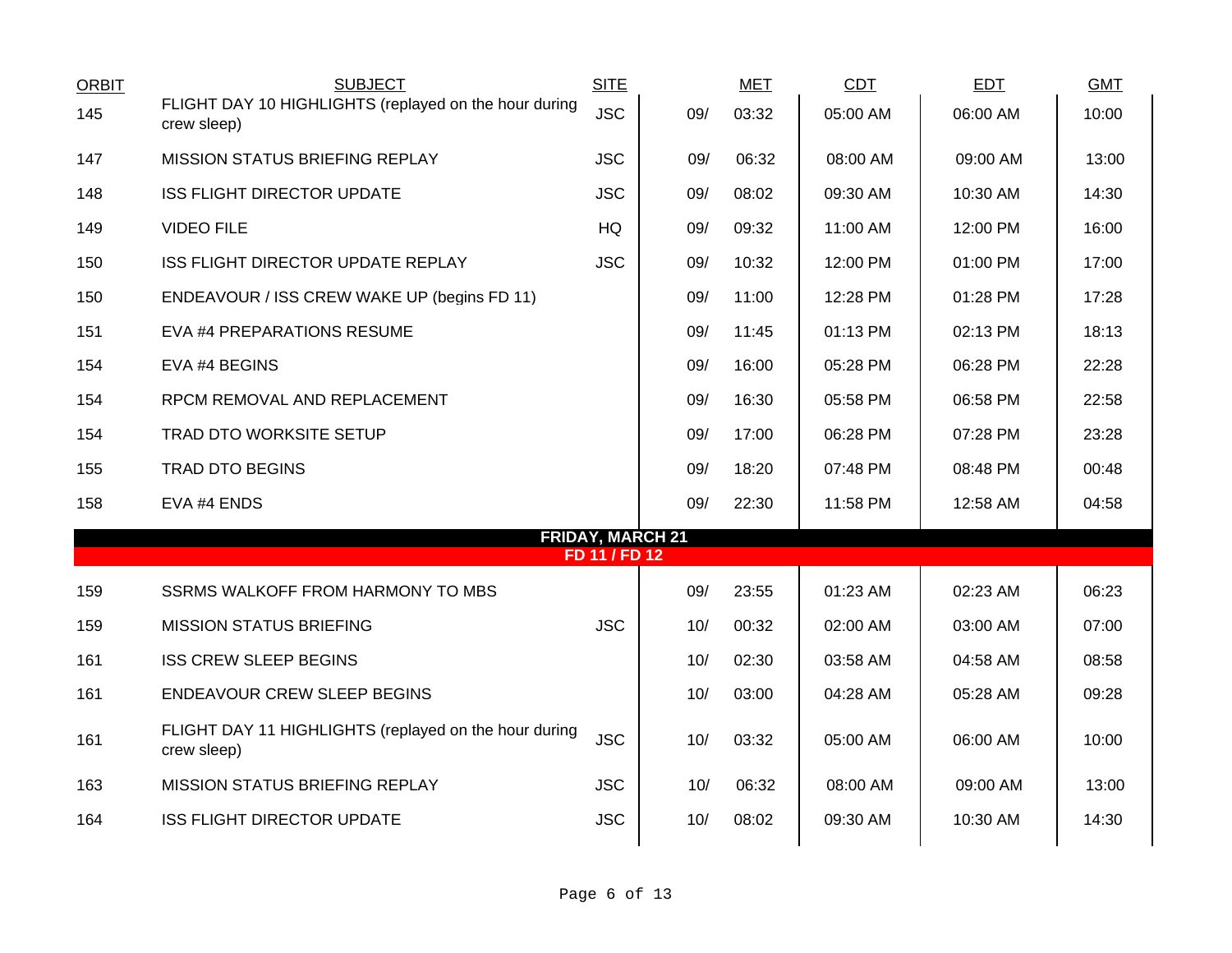| <b>ORBIT</b><br>165 | <b>SUBJECT</b><br><b>VIDEO FILE</b>                                       | <b>SITE</b><br><b>HQ</b> | 10/ | <b>MET</b><br>09:32 | <b>CDT</b><br>11:00 AM | <b>EDT</b><br>12:00 PM | <b>GMT</b><br>16:00 |  |  |  |  |  |
|---------------------|---------------------------------------------------------------------------|--------------------------|-----|---------------------|------------------------|------------------------|---------------------|--|--|--|--|--|
| 166                 | <b>ISS FLIGHT DIRECTOR UPDATE REPLAY</b>                                  | <b>JSC</b>               | 10/ | 10:32               | 12:00 PM               | 01:00 PM               | 17:00               |  |  |  |  |  |
| 166                 | ENDEAVOUR / ISS CREW WAKE UP (begins FD 12)                               |                          | 10/ | 11:00               | 12:28 PM               | 01:28 PM               | 17:28               |  |  |  |  |  |
| 168                 | RMS/OBSS LATE INSPECTION OF ENDEAVOUR<br>THERMAL PROTECTION SYSTEM BEGINS |                          | 10/ | 13:35               | 03:03 PM               | 04:03 PM               | 20:03               |  |  |  |  |  |
| 169                 | <b>EXPRESS 3 RACK TRANSFER</b>                                            |                          | 10/ | 14:55               | 04:23 PM               | 05:23 PM               | 21:23               |  |  |  |  |  |
| 170                 | OBSS KEEP ALIVE EQUIPMENT ASSEMBLY                                        |                          | 10/ | 17:15               | 06:43 PM               | 07:43 PM               | 23:43               |  |  |  |  |  |
| 172                 | <b>MISSION STATUS BRIEFING</b>                                            | <b>JSC</b>               | 10/ | 20:32               | 10:00 PM               | 11:00 PM               | 03:00               |  |  |  |  |  |
| 174                 | EVA #5 PROCEDURE REVIEW                                                   |                          | 10/ | 22:30               | 11:58 PM               | 12:58 AM               | 04:58               |  |  |  |  |  |
|                     | <b>SATURDAY, MARCH 22</b>                                                 |                          |     |                     |                        |                        |                     |  |  |  |  |  |
|                     |                                                                           | FD 12 / FD 13            |     |                     |                        |                        |                     |  |  |  |  |  |
| 174                 | MOBILE TRANSPORTER MOVES TO WORKSITE 6                                    |                          | 10/ | 23:30               | 12:58 AM               | 01:58 AM               | 05:58               |  |  |  |  |  |
| 175                 | BEHNKEN & FOREMAN EVA #5 CAMPOUT BEGINS                                   |                          | 11/ | 00:15               | 01:43 AM               | 02:43 AM               | 06:43               |  |  |  |  |  |
| 176                 | <b>ISS CREW SLEEP BEGINS</b>                                              |                          | 11/ | 01:30               | 02:58 AM               | 03:58 AM               | 07:58               |  |  |  |  |  |
| 176                 | <b>ENDEAVOUR CREW SLEEP BEGINS</b>                                        |                          | 11/ | 02:00               | 03:28 AM               | 04:28 AM               | 08:28               |  |  |  |  |  |
| 176                 | FLIGHT DAY 12 HIGHLIGHTS (replayed on the hour during<br>crew sleep)      | <b>JSC</b>               | 11/ | 02:32               | 04:00 AM               | 05:00 AM               | 09:00               |  |  |  |  |  |
| 178                 | <b>MISSION STATUS BRIEFING REPLAY</b>                                     | <b>JSC</b>               | 11/ | 05:32               | 07:00 AM               | 08:00 AM               | 12:00               |  |  |  |  |  |
| 179                 | <b>ISS FLIGHT DIRECTOR UPDATE</b>                                         | <b>JSC</b>               | 11/ | 07:02               | 08:30 AM               | 09:30 AM               | 13:30               |  |  |  |  |  |
| 181                 | <b>ISS FLIGHT DIRECTOR UPDATE REPLAY</b>                                  | <b>JSC</b>               | 11/ | 09:02               | 10:30 AM               | 11:30 AM               | 15:30               |  |  |  |  |  |
| 181                 | ENDEAVOUR / ISS CREW WAKE UP (begins FD 13)                               |                          | 11/ | 10:00               | 11:28 AM               | 12:28 PM               | 16:28               |  |  |  |  |  |
| 182                 | EVA #5 PREPARATIONS RESUME                                                |                          | 11/ | 10:40               | 12:08 PM               | 01:08 PM               | 17:08               |  |  |  |  |  |
| 185                 | EVA #5 BEGINS                                                             |                          | 11/ | 14:55               | 04:23 PM               | 05:23 PM               | 21:23               |  |  |  |  |  |
| 185                 | <b>SSRMS GRAPPLE OBSS</b>                                                 |                          | 11/ | 15:05               | 04:33 PM               | 05:33 PM               | 21:33               |  |  |  |  |  |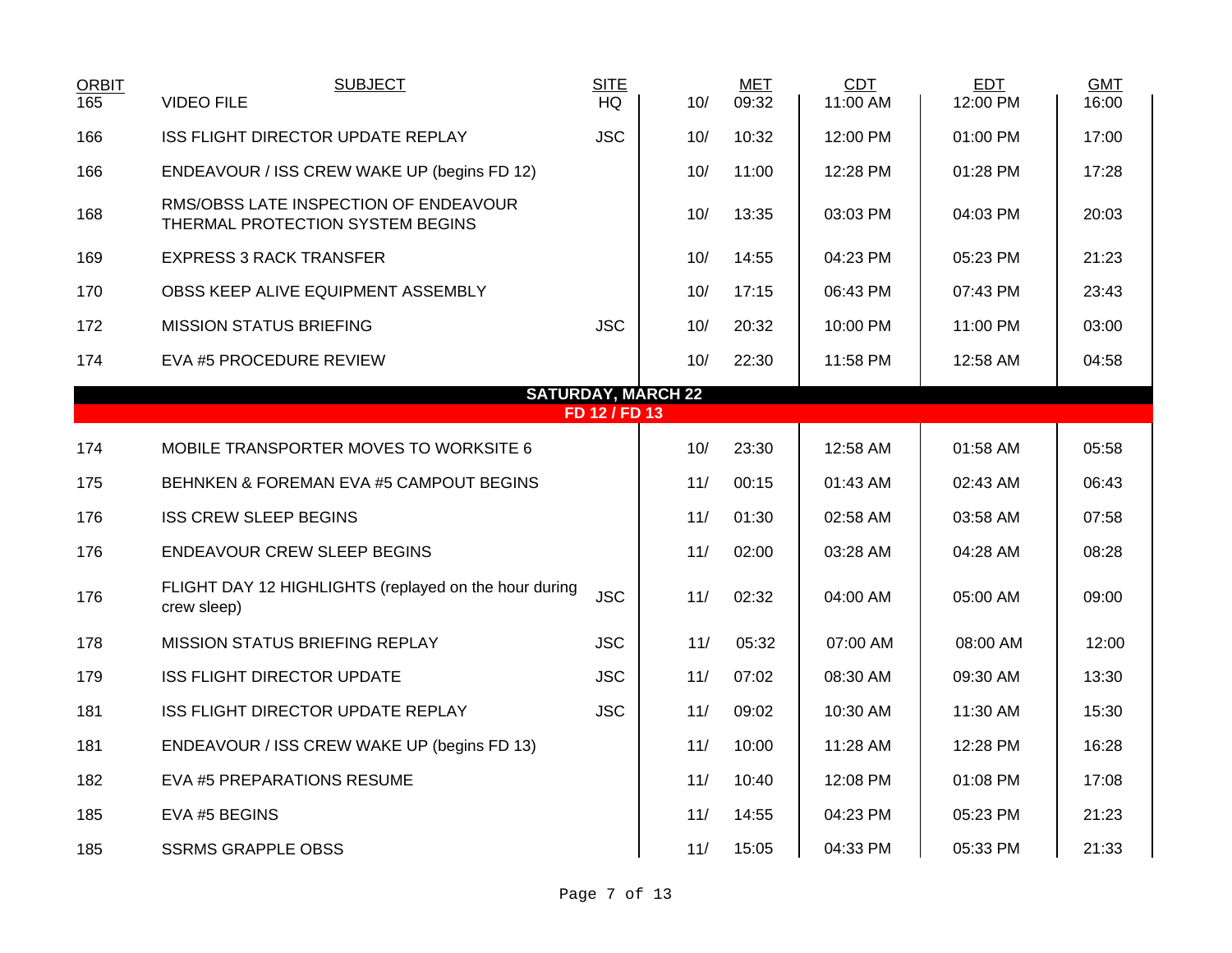| <b>ORBIT</b>                             | <b>SUBJECT</b>                                                                                                    | <b>SITE</b> |     | <b>MET</b> | <b>CDT</b> | <b>EDT</b> | <b>GMT</b> |  |  |  |  |
|------------------------------------------|-------------------------------------------------------------------------------------------------------------------|-------------|-----|------------|------------|------------|------------|--|--|--|--|
| 185                                      | OBSS KAU ASSEMBLY BEGINS                                                                                          |             | 11/ | 15:40      | 05:08 PM   | 06:08 PM   | 22:08      |  |  |  |  |
| 185                                      | OBSS HANDOFF TO EVA CREWMEMBERS                                                                                   |             | 11/ | 15:50      | 05:18 PM   | 06:18 PM   | 22:18      |  |  |  |  |
| 186                                      | OBSS STOWAGE ON S1 TRUSS                                                                                          |             | 11/ | 17:15      | 06:43 PM   | 07:43 PM   | 23:43      |  |  |  |  |
| 187                                      | TRUNDLE BEARING ASSEMBLY #5 INSTALLED IN<br><b>STARBOARD SARJ</b>                                                 |             | 11/ | 18:30      | 07:58 PM   | 08:58 PM   | 00:58      |  |  |  |  |
| 188                                      | JLP TRUNNION COVER INSTALLATION/HARMONY<br>PORT AND NADIR COMMON BERTHING MECHANISM<br><b>LAUNCH LOCK RELEASE</b> |             | 11/ | 19:45      | 09:13 PM   | 10:13 PM   | 02:13      |  |  |  |  |
| 189                                      | EVA #5 ENDS                                                                                                       |             | 11/ | 21:25      | 10:53 PM   | 11:53 PM   | 03:53      |  |  |  |  |
| <b>SUNDAY, MARCH 23</b><br>FD 13 / FD 14 |                                                                                                                   |             |     |            |            |            |            |  |  |  |  |
|                                          |                                                                                                                   |             |     |            |            |            |            |  |  |  |  |
| 190                                      | <b>MISSION STATUS BRIEFING</b>                                                                                    | <b>JSC</b>  | 11/ | 23:02      | 12:30 AM   | 01:30 AM   | 05:30      |  |  |  |  |
| 192                                      | <b>ISS CREW SLEEP BEGINS</b>                                                                                      |             | 12/ | 01:30      | 02:58 AM   | 03:58 AM   | 07:58      |  |  |  |  |
| 192                                      | <b>ENDEAVOUR CREW SLEEP BEGINS</b>                                                                                |             | 12/ | 02:00      | 03:28 AM   | 04:28 AM   | 08:28      |  |  |  |  |
| 192                                      | FLIGHT DAY 13 HIGHLIGHTS (replayed on the hour during<br>crew sleep)                                              | <b>JSC</b>  | 12/ | 02:32      | 04:00 AM   | 05:00 AM   | 09:00      |  |  |  |  |
| 194                                      | <b>MISSION STATUS BRIEFING REPLAY</b>                                                                             | <b>JSC</b>  | 12/ | 05:32      | 07:00 AM   | 08:00 AM   | 12:00      |  |  |  |  |
| 195                                      | <b>ISS FLIGHT DIRECTOR UPDATE</b>                                                                                 | <b>JSC</b>  | 12/ | 07:02      | 08:30 AM   | 09:30 AM   | 13:30      |  |  |  |  |
| 196                                      | <b>ISS FLIGHT DIRECTOR UPDATE REPLAY</b>                                                                          | <b>JSC</b>  | 12/ | 09:02      | 10:30 AM   | 11:30 AM   | 15:30      |  |  |  |  |
| 197                                      | ENDEAVOUR / ISS CREW WAKE UP (begins FD 14)                                                                       |             | 12/ | 10:00      | 11:28 AM   | 12:28 PM   | 16:28      |  |  |  |  |
| 198                                      | <b>CREW OFF DUTY PERIOD BEGINS</b>                                                                                |             | 12/ | 11:30      | 12:58 PM   | 01:58 PM   | 17:58      |  |  |  |  |
| 201                                      | <b>MISSION STATUS BRIEFING</b>                                                                                    | <b>JSC</b>  | 12/ | 16:02      | 05:30 PM   | 06:30 PM   | 22:30      |  |  |  |  |
| 203                                      | ENDEAVOUR / ISS FINAL TRANSFERS                                                                                   |             | 12/ | 19:10      | 08:38 PM   | 09:38 PM   | 01:38      |  |  |  |  |
| 204                                      | RENDEZVOUS TOOLS CHECKOUT                                                                                         |             | 12/ | 20:20      | 09:48 PM   | 10:48 PM   | 02:48      |  |  |  |  |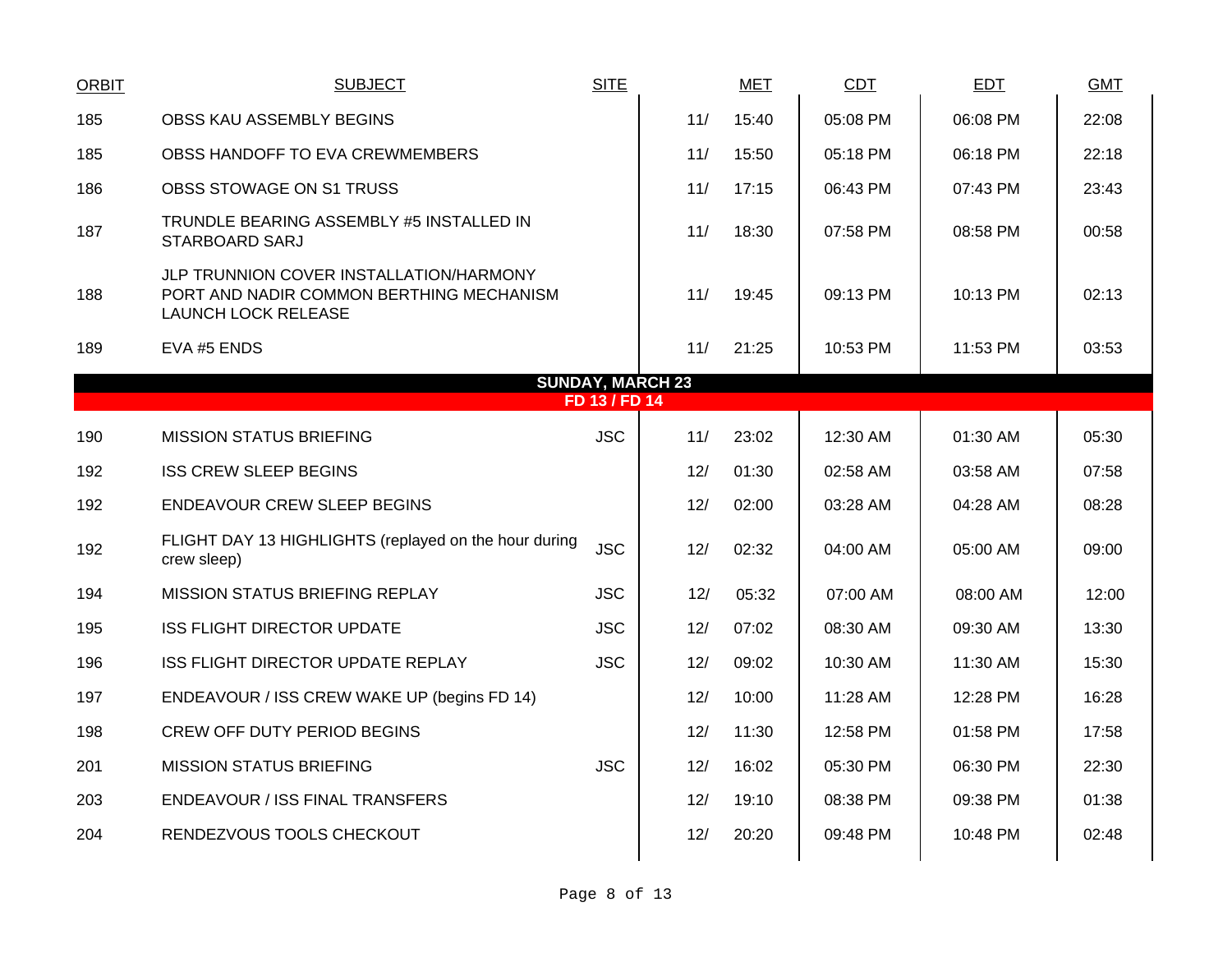| <b>ORBIT</b><br>205 | <b>SUBJECT</b><br>JOINT CREW NEWS CONFERENCE                         | <b>SITE</b><br><b>ISS KU</b> | 12/                     | <b>MET</b><br>21:50 | CDT<br>11:18 PM | <b>EDT</b><br>12:18 AM | <b>GMT</b><br>04:18 |
|---------------------|----------------------------------------------------------------------|------------------------------|-------------------------|---------------------|-----------------|------------------------|---------------------|
|                     |                                                                      |                              | <b>MONDAY, MARCH 24</b> |                     |                 |                        |                     |
|                     |                                                                      | FD 14 / FD 15                |                         |                     |                 |                        |                     |
| 206                 | <b>RIGEX ACTIVATION</b>                                              |                              | 12/                     | 23:15               | 12:43 AM        | 01:43 AM               | 05:43               |
| 206                 | TRANSLATED REPLAY OF JOINT CREW NEWS<br><b>CONFERENCE</b>            | <b>JSC</b>                   | 12/                     | 23:32               | 01:00 AM        | 02:00 AM               | 06:00               |
| 207                 | <b>ISS CREW SLEEP BEGINS</b>                                         |                              | 13/                     | 01:00               | 02:28 AM        | 03:28 AM               | 07:28               |
| 207                 | <b>ENDEAVOUR CREW SLEEP BEGINS</b>                                   |                              | 13/                     | 01:30               | 02:58 AM        | 03:58 AM               | 07:58               |
| 207                 | FLIGHT DAY 14 HIGHLIGHTS (replayed on the hour during<br>crew sleep) | <b>JSC</b>                   | 13/                     | 01:32               | 03:00 AM        | 04:00 AM               | 08:00               |
| 210                 | <b>MISSION STATUS BRIEFING REPLAY</b>                                | <b>JSC</b>                   | 13/                     | 05:32               | 07:00 AM        | 08:00 AM               | 12:00               |
| 211                 | <b>ISS FLIGHT DIRECTOR UPDATE</b>                                    | <b>JSC</b>                   | 13/                     | 07:02               | 08:30 AM        | 09:30 AM               | 13:30               |
| 212                 | <b>VIDEO FILE</b>                                                    | HQ                           | 13/                     | 08:32               | 10:00 AM        | 11:00 AM               | 15:00               |
| 212                 | ISS FLIGHT DIRECTOR UPDATE REPLAY                                    | <b>JSC</b>                   | 13/                     | 09:02               | 10:30 AM        | 11:30 AM               | 15:30               |
| 213                 | ENDEAVOUR / ISS CREW WAKE UP (begins FD 15)                          |                              | 13/                     | 09:30               | 10:58 AM        | 11:58 AM               | 15:58               |
| 214                 | RIGEX DEACTIVATION                                                   |                              | 13/                     | 11:00               | 12:28 PM        | 01:28 PM               | 17:28               |
| 215                 | POST MMT BRIEFING                                                    | <b>JSC</b>                   | 13/                     | 13:02               | 02:30 PM        | 03:30 PM               | 19:30               |
| 216                 | ENDEAVOUR / ISS FAREWELLS AND HATCH CLOSURE                          |                              | 13/                     | 14:30               | 03:58 PM        | 04:58 PM               | 20:58               |
| 217                 | CENTERLINE CAMERA MOUNT                                              |                              | 13/                     | 16:00               | 05:28 PM        | 06:28 PM               | 22:28               |
| 218                 | ENDEAVOUR/ISS UNDOCKING (may not be televised                        |                              | 13/                     | 17:26               | 06:54 PM        | 07:54 PM               | 23:54               |
| 218                 | ISS FLYAROUND (may not be televised live)                            |                              | 13/                     | 17:51               | 07:19 PM        | 08:19 PM               | 00:19               |
| 219                 | FINAL SEPARATION FROM ISS                                            |                              | 13/                     | 19:09               | 08:37 PM        | 09:37 PM               | 01:37               |
| 220                 | <b>MISSION STATUS BRIEFING</b>                                       | <b>JSC</b>                   | 13/                     | 20:32               | 10:00 PM        | 11:00 PM               | 03:00               |
| 220                 | <b>VTR PLAYBACK OF UNDOCKING</b>                                     |                              | 13/                     | 20:35               | 10:03 PM        | 11:03 PM               | 03:03               |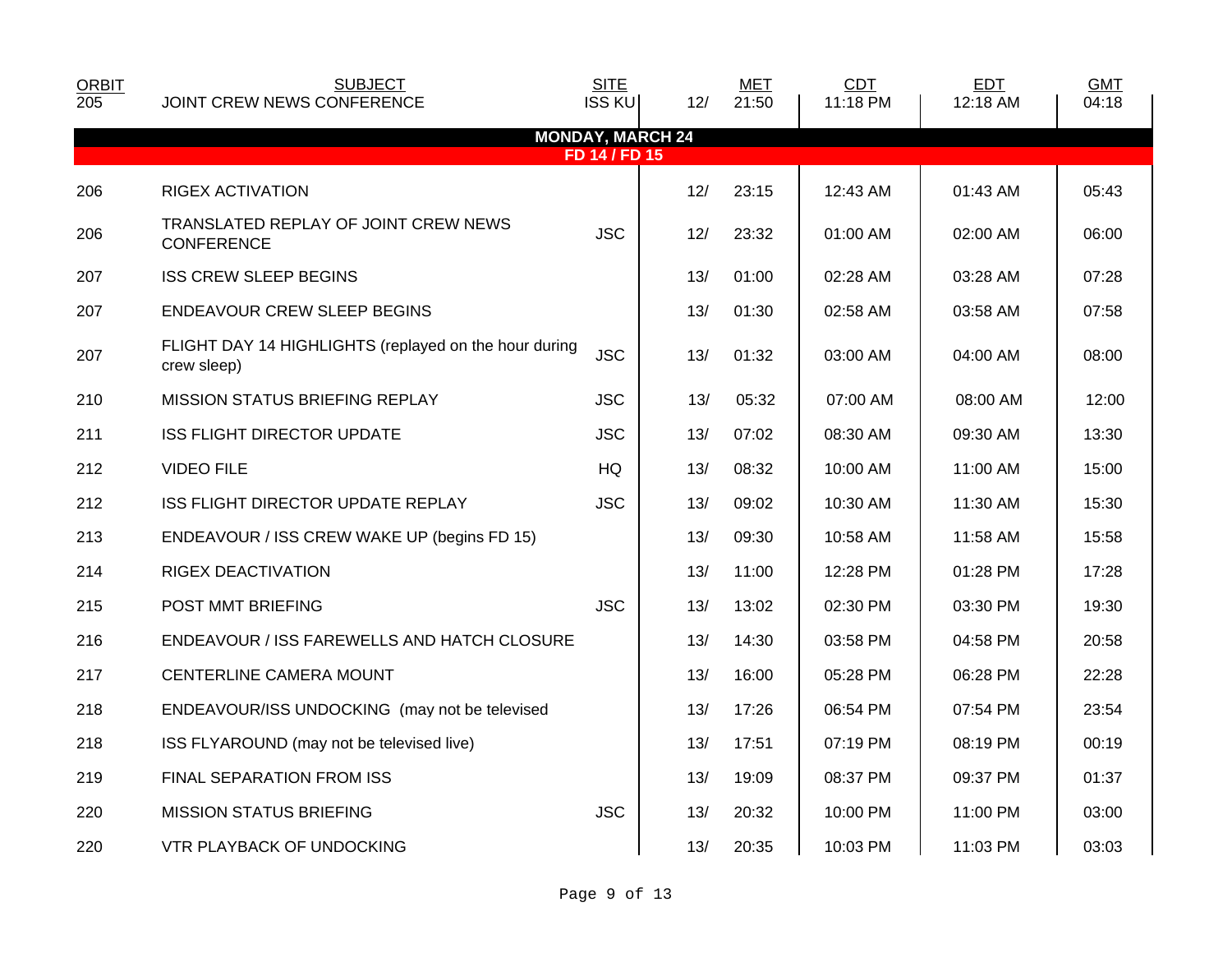| <b>ORBIT</b> | <b>SUBJECT</b>                                                       | <b>SITE</b>   |                            | <b>MET</b> | CDT        | <b>EDT</b> | <b>GMT</b> |
|--------------|----------------------------------------------------------------------|---------------|----------------------------|------------|------------|------------|------------|
|              |                                                                      | FD 15 / FD 16 | <b>TUESDAY, MARCH 25</b>   |            |            |            |            |
| 223          | <b>ENDEAVOUR CREW SLEEP BEGINS</b>                                   |               | 14/                        | 01:00      | 02:28 AM   | 03:28 AM   | 07:28      |
| 223          | FLIGHT DAY 15 HIGHLIGHTS (replayed on the hour during<br>crew sleep) | <b>JSC</b>    | 14/                        | 01:32      | 03:00 AM   | 04:00 AM   | 08:00      |
| 226          | <b>MISSION STATUS BRIEFING REPLAY</b>                                | <b>JSC</b>    | 14/                        | 05:32      | 07:00 AM   | 08:00 AM   | 12:00      |
| 228          | ENDEAVOUR CREW WAKE UP (begins FD 16)                                |               | 14/                        | 09:00      | 10:28 AM   | 11:28 AM   | 15:28      |
| 230          | <b>CABIN STOWAGE BEGINS</b>                                          |               | 14/                        | 12:00      | 01:28 PM   | 02:28 PM   | 18:28      |
| 230          | <b>FCS CHECKOUT</b>                                                  |               | 14/                        | 12:45      | 02:13 PM   | 03:13 PM   | 19:13      |
| 231          | <b>RCS HOT FIRE</b>                                                  |               | 14/                        | 13:55      | 03:23 PM   | 04:23 PM   | 20:23      |
| 233          | <b>ESA PAO EVENT</b>                                                 | <b>TDRE</b>   | 14/                        | 16:00      | 05:28 PM   | 06:28 PM   | 22:28      |
| 234          | CNN / ASSOCIATED PRESS / KTVI-TV, St. Louis, MO                      | <b>TDRE</b>   | 14/                        | 18:05      | 07:33 PM   | 08:33 PM   | 00:33      |
| 235          | REPLAY OF ESA PAO EVENT WITH ENGLISH<br><b>INTERPRETATION</b>        | <b>JSC</b>    | 14/                        | 19:32      | 09:00 PM   | 10:00 PM   | 02:00      |
| 236          | <b>MISSION STATUS BRIEFING</b>                                       | <b>JSC</b>    | 14/                        | 20:32      | $10:00$ PM | 11:00 PM   | 03:00      |
| 236          | MIDDECK RECUMBENT SEAT SETUP FOR EYHARTS                             |               | 14/                        | 21:00      | 10:28 PM   | 11:28 PM   | 03:28      |
| 236          | KU BAND ANTENNA STOWAGE                                              |               | 14/                        | 21:20      | 10:48 PM   | 11:48 PM   | 03:48      |
| 237          | <b>CREW DEORBIT PREPARATION BRIEFING</b>                             |               | 14/                        | 22:00      | 11:28 PM   | 12:28 AM   | 04:28      |
|              |                                                                      | FD 15 / FD 16 | <b>WEDNESDAY, MARCH 26</b> |            |            |            |            |
| 239          | <b>ENDEAVOUR CREW SLEEP BEGINS</b>                                   |               | 15/                        | 01:00      | 02:28 AM   | 03:28 AM   | 07:28      |
| 239          | FLIGHT DAY 16 HIGHLIGHTS (replayed on the hour during<br>crew sleep) | <b>JSC</b>    | 15/                        | 01:32      | 03:00 AM   | 04:00 AM   | 08:00      |
| 241          | <b>MISSION STATUS BRIEFING REPLAY</b>                                | <b>JSC</b>    | 15/                        | 05:32      | 07:00 AM   | 08:00 AM   | 12:00      |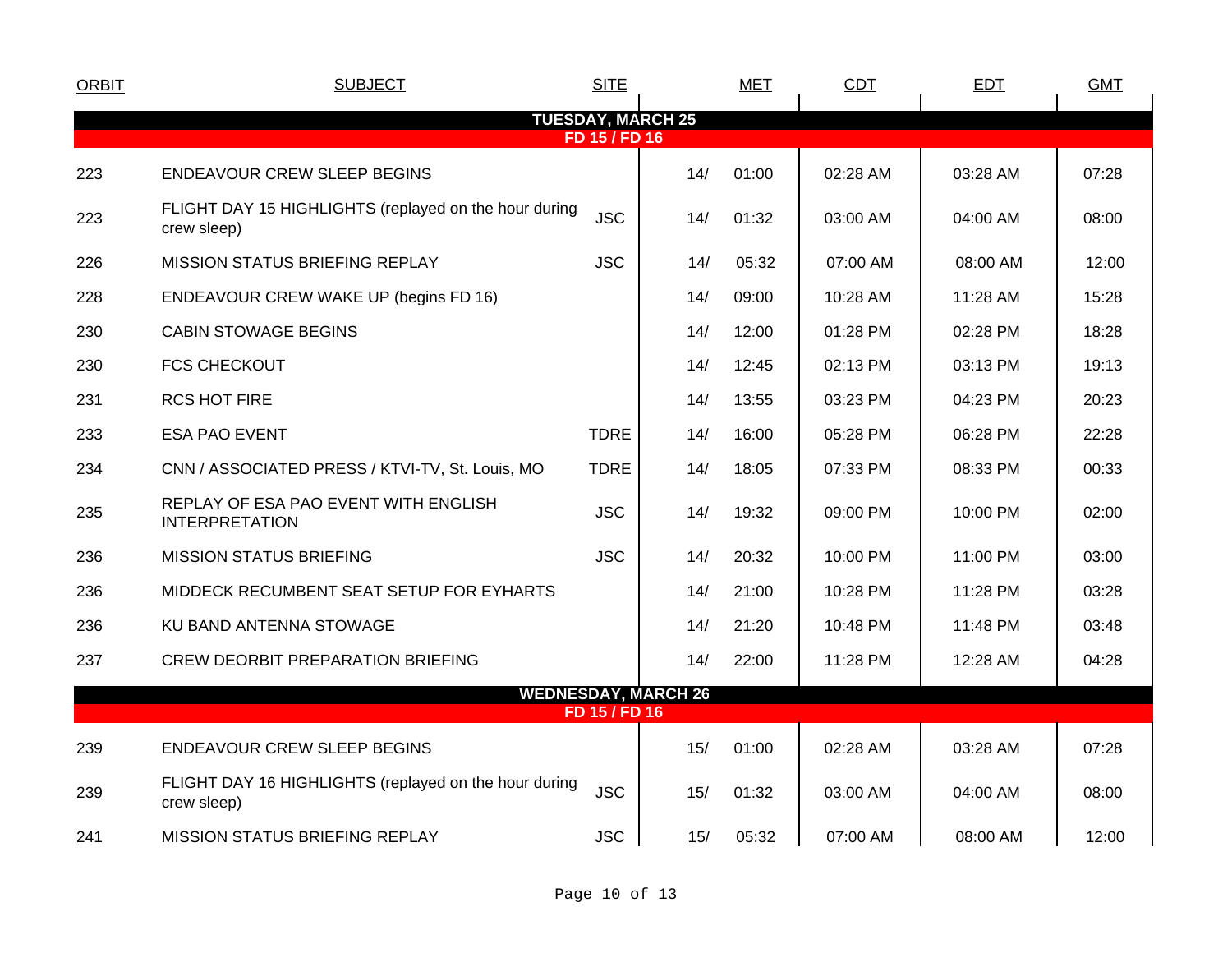| <b>ORBIT</b> | <b>SUBJECT</b>                                                     | <b>SITE</b> |                           | <b>MET</b> | <b>CDT</b>     | <b>EDT</b> | <b>GMT</b> |
|--------------|--------------------------------------------------------------------|-------------|---------------------------|------------|----------------|------------|------------|
| 244          | ENDEAVOUR CREW WAKE UP (begins FD 17)                              |             | 15/                       | 09:00      | 10:28 AM       | 11:28 AM   | 15:28      |
| 246          | <b>DEORBIT PREPARATIONS BEGIN</b>                                  |             | 15/                       | 12:50      | 02:18 PM       | 03:18 PM   | 19:18      |
| 247          | PAYLOAD BAY DOOR CLOSING                                           |             | 15/                       | 14:23      | 03:51 PM       | 04:51 PM   | 20:51      |
| 249          | <b>DEORBIT BURN</b>                                                |             | 15/                       | 17:03      | 06:31 PM       | 07:31 PM   | 23:31      |
| 250          | MILA C-BAND RADAR ACQUISITION OF ENDEAVOUR                         |             | 15/                       | 17:52      | 07:20 PM       | 08:20 PM   | 00:20      |
| 250          | <b>KSC LANDING</b>                                                 | <b>KSC</b>  | 15/                       | 18:05      | 07:33 PM       | 08:33 PM   | 00:33      |
|              | POST-LANDING NEWS CONFERENCE                                       | <b>KSC</b>  |                           |            | NET L+2 HRS.   |            |            |
|              | ENTRY FLIGHT CONTROL TEAM VIDEO REPLAY                             | <b>JSC</b>  |                           |            | NET L+3 HRS.   |            |            |
|              | STS-123 MISSION HIGHLIGHTS VIDEO REPLAY                            | <b>JSC</b>  |                           |            | NET L+3.5 HRS. |            |            |
|              | VIDEO B-ROLL OF EYHARTS IN CREW QUARTERS<br>(pending availability) | <b>KSC</b>  |                           |            | NET L+6.5 HRS. |            |            |
|              |                                                                    |             | <b>THURSDAY, MARCH 27</b> |            |                |            |            |
|              | STS-123 CREW NEWS CONFERENCE (may be<br>postponed or cancelled)    | <b>KSC</b>  |                           |            | 12:30 PM       | 01:30 PM   | 17:30      |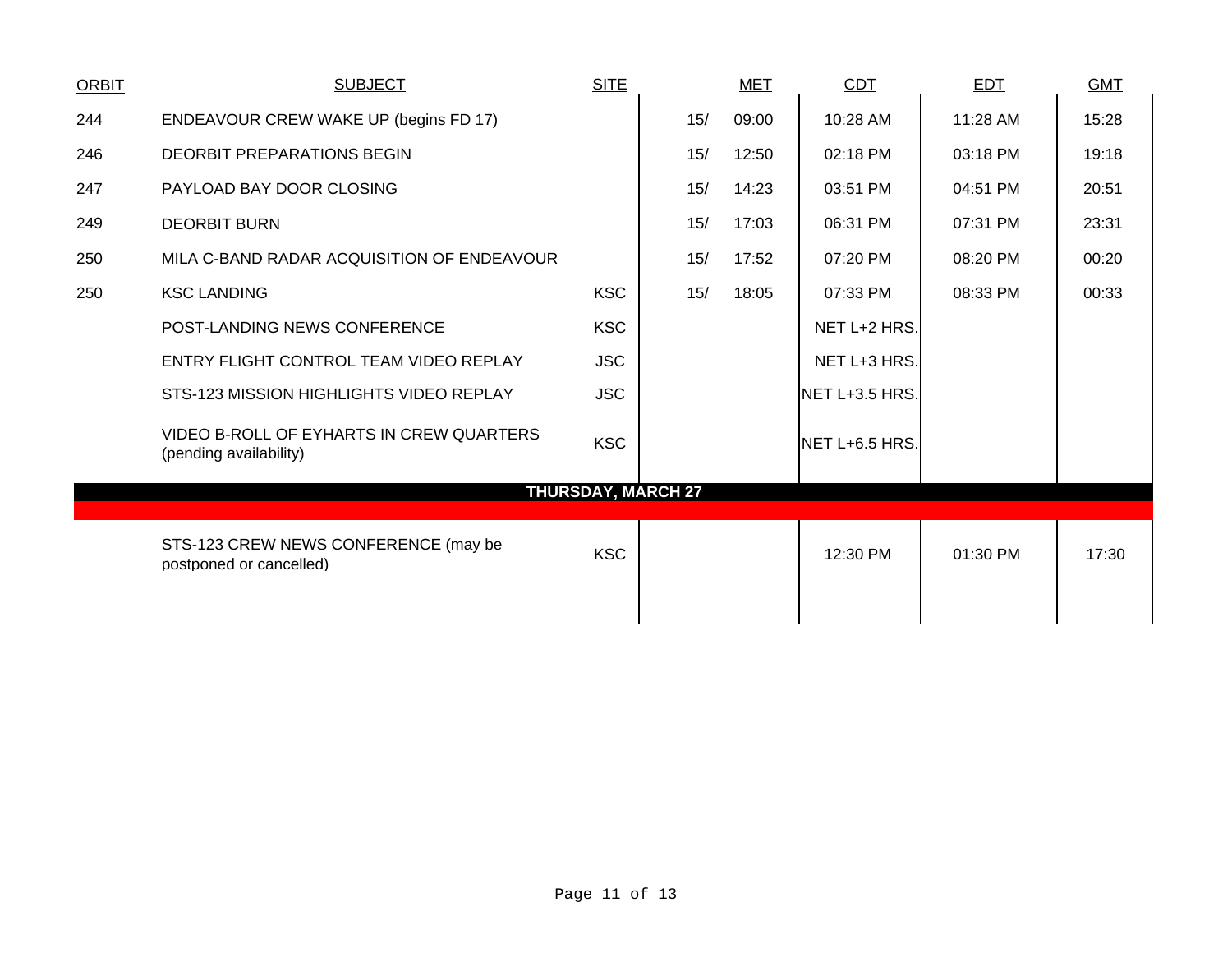## T SUBJECT SITE MET <u>CDT</u> <u>EDT</u> GMT

| <b>DEFINITION OF TERMS</b> |                                                |  |  |  |  |  |  |  |
|----------------------------|------------------------------------------------|--|--|--|--|--|--|--|
| ACBM:                      | Active Common Berthing Mechanism               |  |  |  |  |  |  |  |
| AMC:                       | <b>Americom Satellite</b>                      |  |  |  |  |  |  |  |
| CLPA:                      | Camera Light Pan/Tilt Assembly                 |  |  |  |  |  |  |  |
| Columbus:                  | European Laboratory on ISS                     |  |  |  |  |  |  |  |
| CST:                       | <b>Central Standard Time</b>                   |  |  |  |  |  |  |  |
| EST:                       | <b>Eastern Standard Time</b>                   |  |  |  |  |  |  |  |
| DCSU:                      | Direct Current Switching Unit on ISS           |  |  |  |  |  |  |  |
| Destiny:                   | U.S. Laboratory on ISS                         |  |  |  |  |  |  |  |
| DEXTRE:                    | Special Purpose Dexterous Manipulator (SPDM)   |  |  |  |  |  |  |  |
| DTO:                       | <b>Detailed Test Objective</b>                 |  |  |  |  |  |  |  |
| EMU:                       | <b>Extravehicular Mobility Unit</b>            |  |  |  |  |  |  |  |
| <b>ESP-2:</b>              | External Stowage Platform #2 on ISS Airlock    |  |  |  |  |  |  |  |
| ESA:                       | European Space Agency                          |  |  |  |  |  |  |  |
| EVA:                       | <b>Extravehicular Activity</b>                 |  |  |  |  |  |  |  |
| FCS:                       | <b>Flight Contol System</b>                    |  |  |  |  |  |  |  |
| FD:                        | <b>Flight Day</b>                              |  |  |  |  |  |  |  |
| FG:                        | <b>French Guiana</b>                           |  |  |  |  |  |  |  |
| GMT:                       | <b>Greenwich Mean Time</b>                     |  |  |  |  |  |  |  |
| Harmony:                   | Connecting Node 2 on ISS                       |  |  |  |  |  |  |  |
| HQ:                        | <b>NASA Headquarters</b>                       |  |  |  |  |  |  |  |
| ISS:                       | <b>International Space Station</b>             |  |  |  |  |  |  |  |
| <b>JAXA</b>                | Japanese Aerospace Exploration Agency          |  |  |  |  |  |  |  |
| <b>JLP</b>                 | Japanese Logistics Pressurized Segment of Kibo |  |  |  |  |  |  |  |
| JSC:                       | Johnson Space Center                           |  |  |  |  |  |  |  |
| KAU:                       | Keep Alive Umbilical                           |  |  |  |  |  |  |  |
| KSC:                       | Kennedy Space Center                           |  |  |  |  |  |  |  |
| Ŀ.                         | Launch or Landing time                         |  |  |  |  |  |  |  |
| LIMO:                      | Live Interview Media Outlet channel            |  |  |  |  |  |  |  |